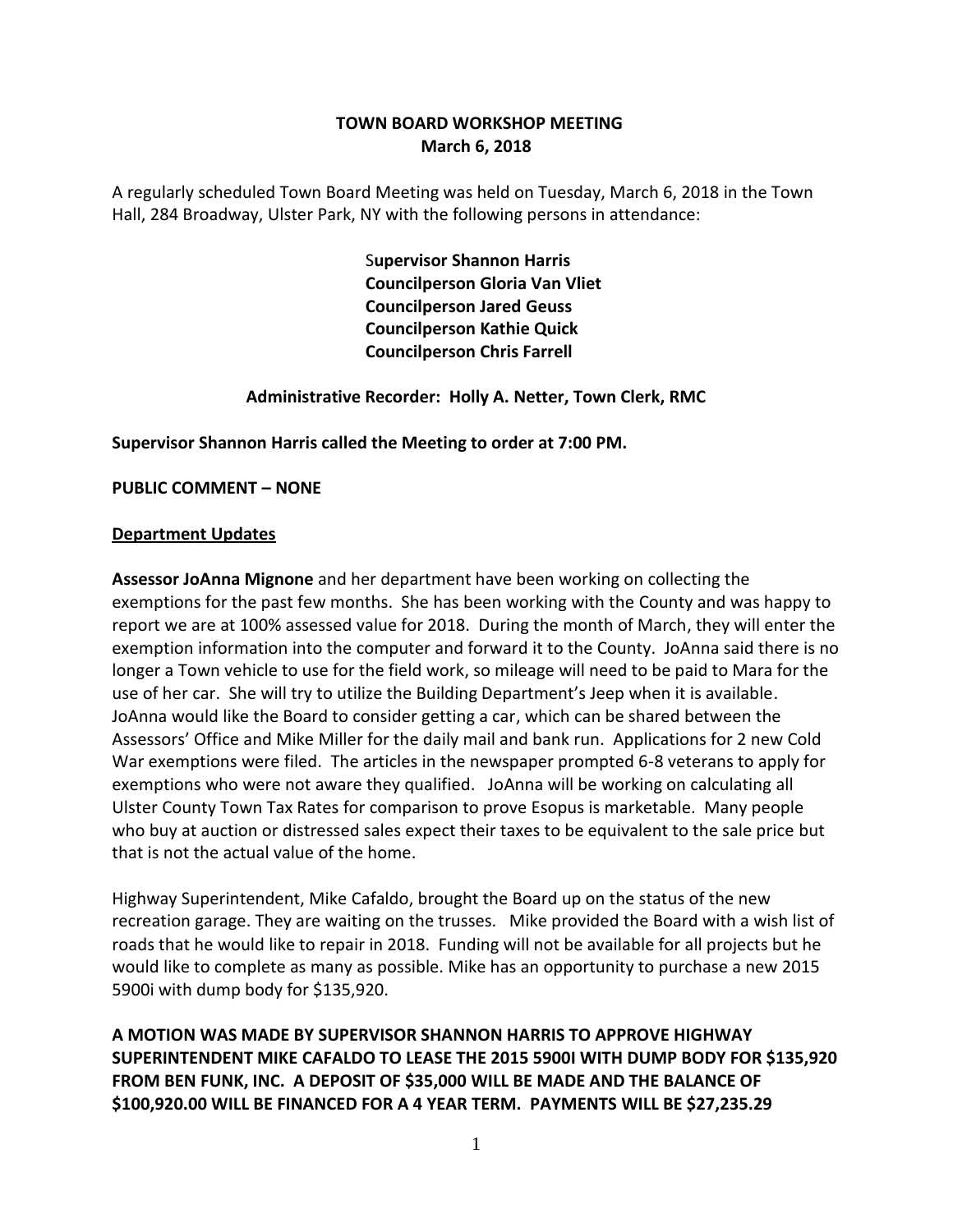## **ANNUALLY FOR 4 YEARS. THE MOTION WAS SECONDED BY COUNCILPERSON JARED GEUSS. ALL MEMBERS PRESENT WERE IN FAVOR. MOTION CARRIED.**

The Board asked Mike to take a look into patching a few holes on Doris Street as well as Hardenburg Road which were brought to their attention. Mike will look into it.

## **Supervisor Updates**

- **Feedback from Community of Churches & Kingston City Schools Board public meeting 3/3/18 at the Mount Academy.** Supervisor Comments: The Kinston City School (KCS) Board and Superintendent were supportive of doing more shared services between the towns and the schools in general. The principal of Robert Graves had requested assistance with utilizing Esopus highway machinery to remove some rusted playground equipment. Our Highway Superintendent offered assistance, along with volunteers from the Community of Churches, to remove the old playground on a date TBD in April. Afterward a KCS Board member also approached Supervisor Harris afterwards to inquire whether she could speak with other Town Supervisors in the County to assess whether there is an appetite (and possible funding) available to create an initiative to install "slow - pedestrian" type signage in the neighborhoods around schools.
- **Outcomes of Drinking Water Information Public Session 3/5/18** 4-6 PM Community Room. Supervisor Comments: Approximately 22 people attended the water workshop. There were several follow up points from the workshop:
	- 1. Maintain public awareness that the Town is taking action with respect to participating in the Inter-Municipal Council and proactively planning for current and future water/sewer infrastructure needs. This could be a "newsletter update" in future water/sewer department mailings and social media. In particular, providing updates on efforts to:
	- 2. Procure and locate a new storage tank.
	- 3. Identifying water main infrastructure replacement, particularly in the "below the hill" neighborhood east of Broadway.
	- 4. Exploring alternate sources of drinking water in a shared services agreement with Kingston and building the infrastructure to support that transition.
	- 5. Providing updates on Kingston's attempts to seek funding to defray the enormous costs of upgraded filtration systems to de-nitrify their sewer outtake in the Rondout Creek, which is upstream from our drinking water intake on River Road.

Supervisor Harris forwarded Riverkeeper's presentation and enclosed a Draft Memorandum of Agreement that is under consideration between the 7 municipalities. She recommend the Town Board formally consider a more final version of the MOA at the March 15 Town Board meeting.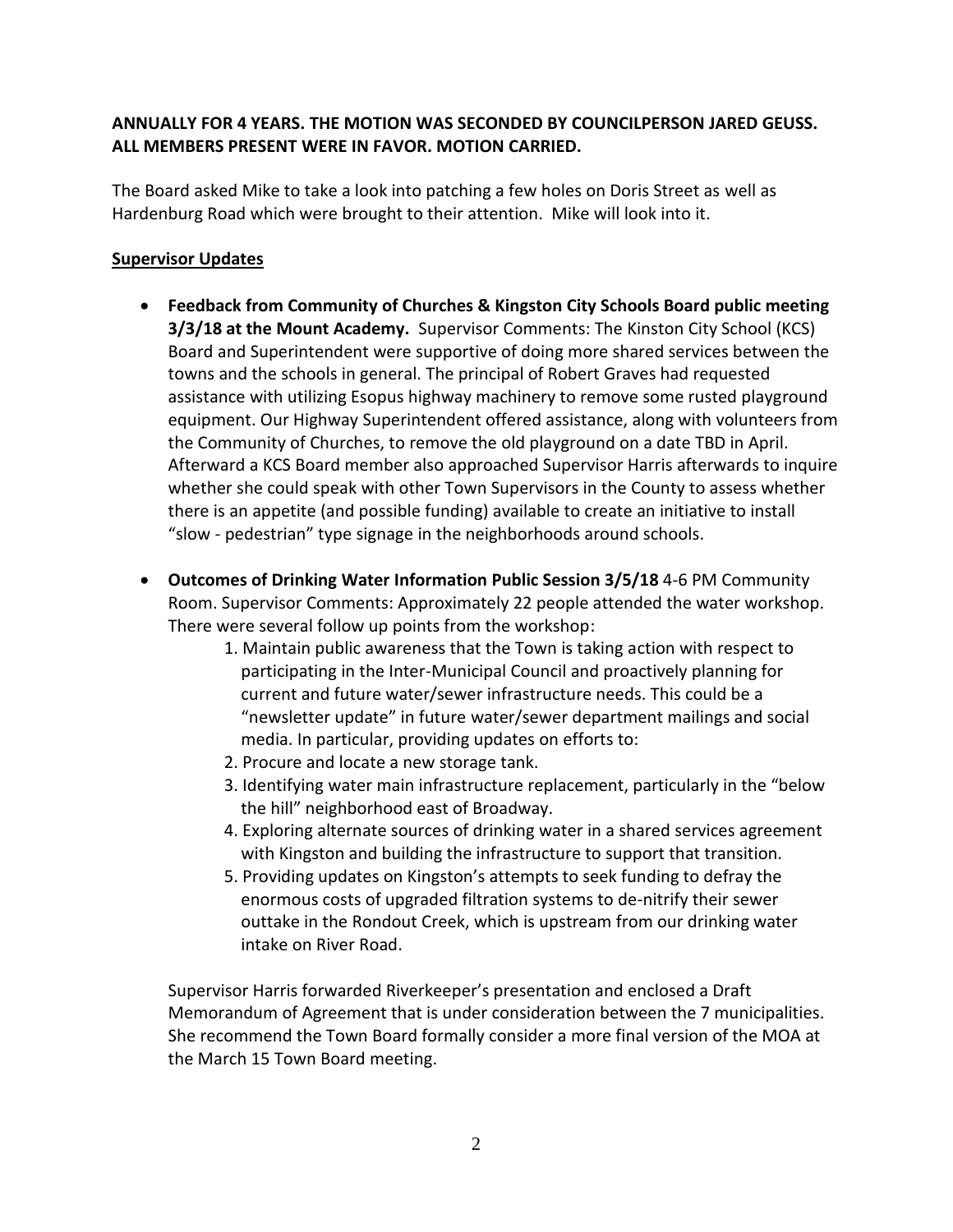- Wurts Street Bridge re-opened 2/23/18-NYS DOT & Future repairs will be in the summer 2019.
- The US Census Bureau Boundary and Annexation Survey was completed 2/26/18.
- Central Hudson LED streetlight conversion was to begin March  $1<sup>st</sup>$ . Storms may have an impact on the start date.
- Executive Mike Hein & Office of Economic Development will present an overview of UC Economic Development Services for Esopus 3/21/18 from 6-8pm at the Esopus Town Hall. All are welcome to attend.
- Land Use Leadership Alliance (LULA) Training Sessions are April 27, May 11 and May 18 from 9am-3:30pm at the Orange County Arboretum Route 416, Montgomery, NY. Supervisor Harris recommends the Board request Roxanne Pecora to attend and encourage other Planning and Zoning Board members to attend.
- Ulster County Climate Smart Committee and Legislator Heidi Haynes will be sponsoring a presentation by Tim Guinee of the Climate Reality Project on 3/15/18 at 6:30pm,  $6^{\rm th}$ Floor, Legislative Office Building.
- NEW: NYSERDA Energy Code Enforcement Training on 3/16/18 from 8AM-5 PM in the Orange County Arboretum in Montgomery, NY.
- 1. **DASNY Grant for Sewer Vacuum Truck.** Supervisor comments: The Dormitory Authority of the State of New York recently awarded the Town of Esopus \$150,000 from its State and Municipal Facilities Program ("SAM") in order to purchase a new highway sewer vacuum truck. Supervisor Harris re-introduced the project (ID 8202), which was initiated in November of 2016, in order to approve the completion of this funding application.

**A MOTION WAS MADE BY SUPERVISOR HARRIS TO APPROVE THE COMPLETION OF THE PROJECT AS STIPULATED IN THE DASNY GRANT DISBURSEMENT AGREEMENT AND AUTHORIZES SUPERVISOR HARRIS TO SIGN AND CERTIFY ACCEPTANCE OF THE FUNDING IN THE AMOUNT OF \$150,000 FOR THE PURCHASE OF A HIGHWAY SEWER VACUUM TRUCK. THE MOTION WAS SECONDED BY COUNCILPERSON GLORIA VANVLIET. ALL MEMBERS PRESENT WERE IN FAVOR. MOTON CARRIED.** 

## **BQ ENERGY SOLAR PROPOSAL – PAUL CURRAN**

BQ would like to move forward with the MOU for the expansion of the solar farm at the landfill. BQ has been working with Central Hudson and the DEC on various aspects of the project. A copy of the Lease Option Agreement was shared with the Board members. Central Hudson regulations have changed since the original option to lease was signed by Supervisor McCord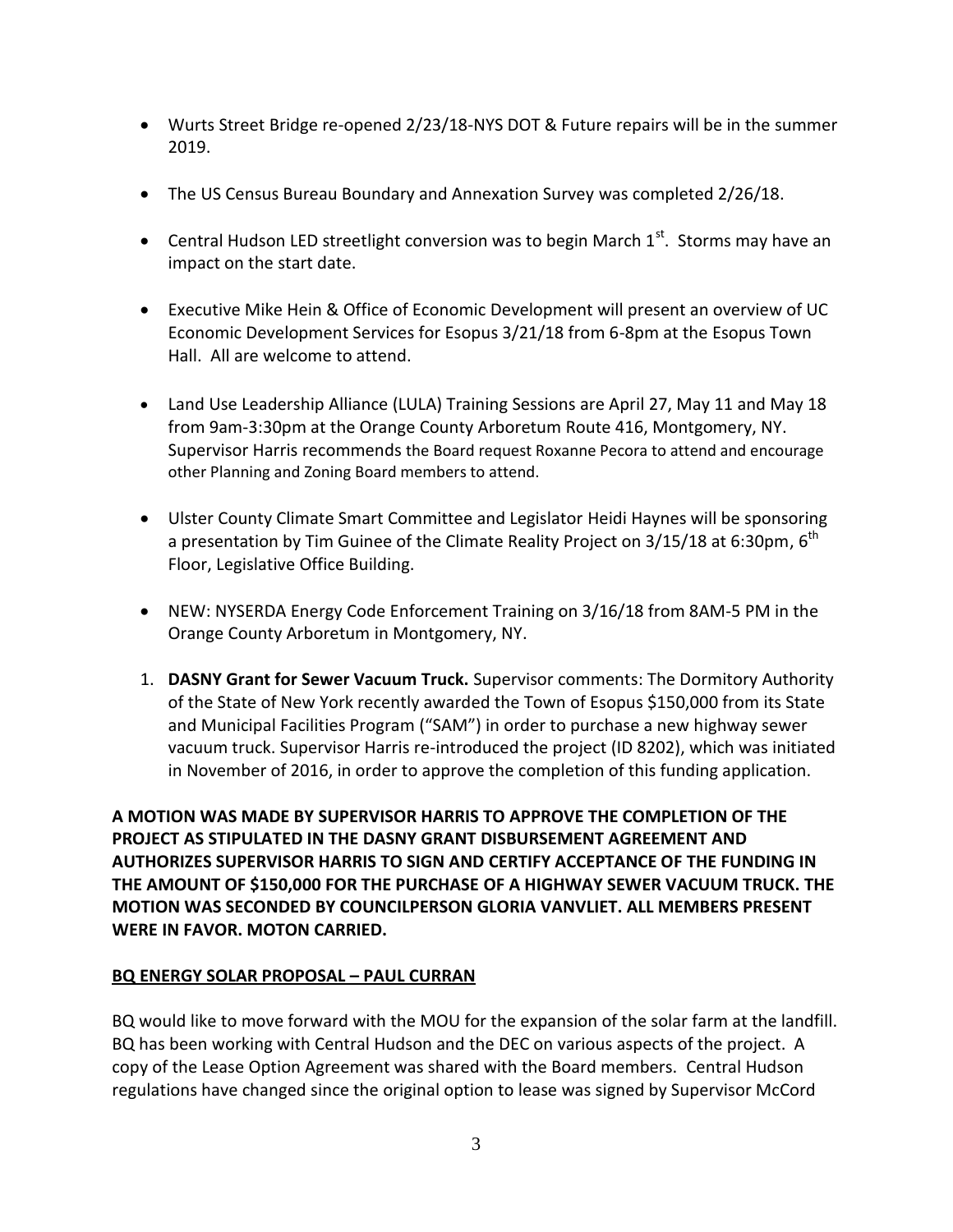September of 2017, therefore a new one must be signed. If a subdivision of the property is needed, BQ would pay for the expenses. The lease fee BQ offered was \$25,000 per year. Town of Rochester was being paid \$10,000 per MW for a \$2.6 MW project which would be approximately the same. BQ is willing to pay Esopus a \$10,000 option fee until the farm is installed. They will monitor and maintain the existing solar field at Town Hall as part of their contract. The tracking panels will be fixed to track appropriately. They have made a promise not to apply for building permits for the Transfer Station project until the Town Hall array is fixed. The contract also includes the mowing and maintenance in and around the panels at the Transfer Station. BQ will fence in the array once the expansion is completed. Documents will be sent to Paul Kellar for review and will be placed on the Town Board meeting for March 15<sup>th</sup>.

### **Cablevision of Wappingers Falls/ Altice – Dan Ahouse**

There are 19 homes in the Swartekill Road and Loughran Lane area that are not within the footprint of the Spectrum territory. A renewal of the franchise agreement with Cablevision of Wrappings Falls is needed to provide the necessary services to these homes. The contract will be sent to Paul Kellar for review. A Public Hearing will also need to be scheduled. The Public Service Commission will receive a copy upon completion of the Public Hearing and execution of the contract.

## **TBS Contract**

TBS handles the maintenance of the heating and cooling unit at the Town Hall. The contract is up for renewal and expires March 31, 2018. There was a question of the increase in cost to the contract. The discussion was tabled until Supervisor Harris could research the matter.

# **TOWN OF ESOPUS RESOLUTION APPOINTING ULSTER COUNTY ENVIRONMENTAL MANAGEMENT COUNCIL MEMBER AND ALTERNATE**

**BE IT RESOLVED,** by the Town Board of the Town of Esopus, in the County of Ulster, State of New York, as follows,

**WHEREAS,** appointment to the Ulster County Environmental Management Council requires the recommendation of the Town of Esopus,

**WHEREAS**, appointment of an alternate to the Ulster County Environmental Management Council also requires the recommendation of the Town of Esopus, and

**WHEREAS**, there are no representatives currently serving on the Ulster County Environmental Management Council and the Town of Esopus seeks to have a representative;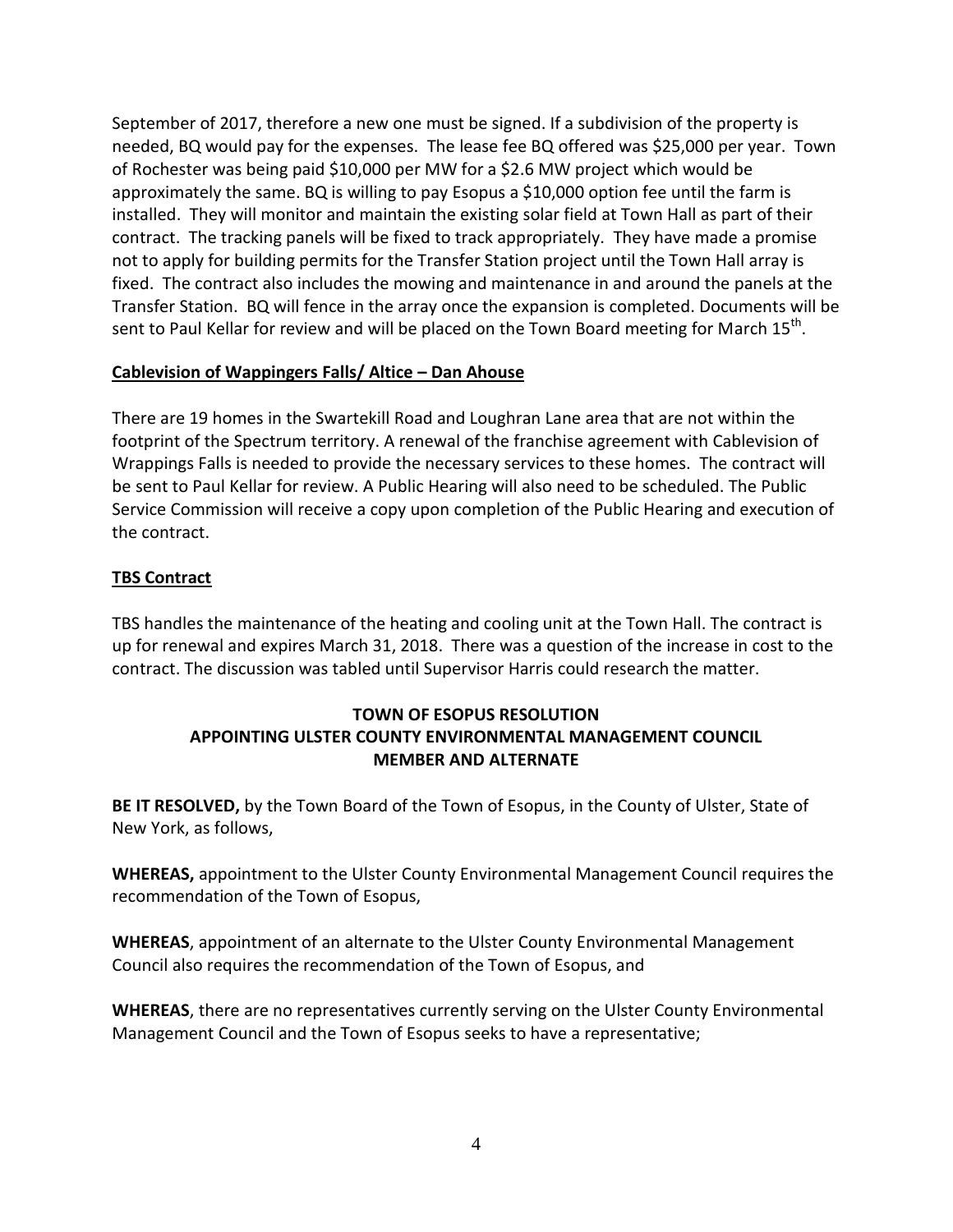**THEREFORE, BE IT RESOLVED** that the Town of Esopus Town Board recommends the appointment of Mark Ellison to the Ulster County Environmental Management Council, for a term beginning March, 2018 thru December 31, 2021, and

**FURTHER RESOLVED** that the Town of Esopus Town Board recommends the appointment of Francesca Sansone as an alternate to the Ulster County Environmental Management Council, for a term beginning March, 2018 thru December 31, 2021.

| <b>Resolution offered by:</b> | <b>Supervisor Shannon Harris</b>  |
|-------------------------------|-----------------------------------|
| Seconded by:                  | <b>Councilperson Kathie Quick</b> |

The Board was polled:

| <b>Councilperson Gloria Van Vliet</b> | <b>AYF</b> |
|---------------------------------------|------------|
| <b>Councilperson Jared Geuss</b>      | <b>AYE</b> |
| <b>Councilperson Kathie Quick</b>     | <b>AYE</b> |
| <b>Councilperson Chris Farrell</b>    | <b>AYE</b> |
| <b>Supervisor Shannon Harris</b>      | <b>AYF</b> |

### **ALL TOWN BOARD MEMBERS PRESENT VOTED IN FAVOR. MOTION CARRIED.**

#### **CPC update – Jared Geuss**

Councilperson Jared Geuss gave an update on the Comprehensive Plan Committee. There were 22 RFQ's sent out and 7 companies responded and were interviewed. The CPC recommend the LaBerge Group located in Albany. Kingston Creative will be used for the website design. There is a need for a temporary part time individual to work a minimal amount of hours to help field questions and reach out to businesses. Councilperson Geuss will work on drafting the job description and qualifications. The job will entail public relations, community outreach and economic development.

Councilperson Chris Farrell said there are things to fix on the Planning Board and questioned why there is resistance to identifying the problem. He stated if we don't have volunteers who are working in the best interest of our Town, then we should not be appointing them or reappointing them to the board. Planning is an important board when it comes to getting business into the Town. He said the process should be user friendly and members cannot have an attitude when dealing with the public. Supervisor Harris said there are things that can be done in terms of who we appoint for the vacancy and having a discussion with certain individuals on the board and the group to share feedback. The Planning Board is going to be a major stake holder and is meant to participate in discussions. The Planning Board needs to hear what the community wants, like streamlining the zoning and planning process. Someone has to be an advocate for the business owner/applicant and help guide them through the process. Councilperson Farrell said it would be good practice if the Town Board requests a roster of